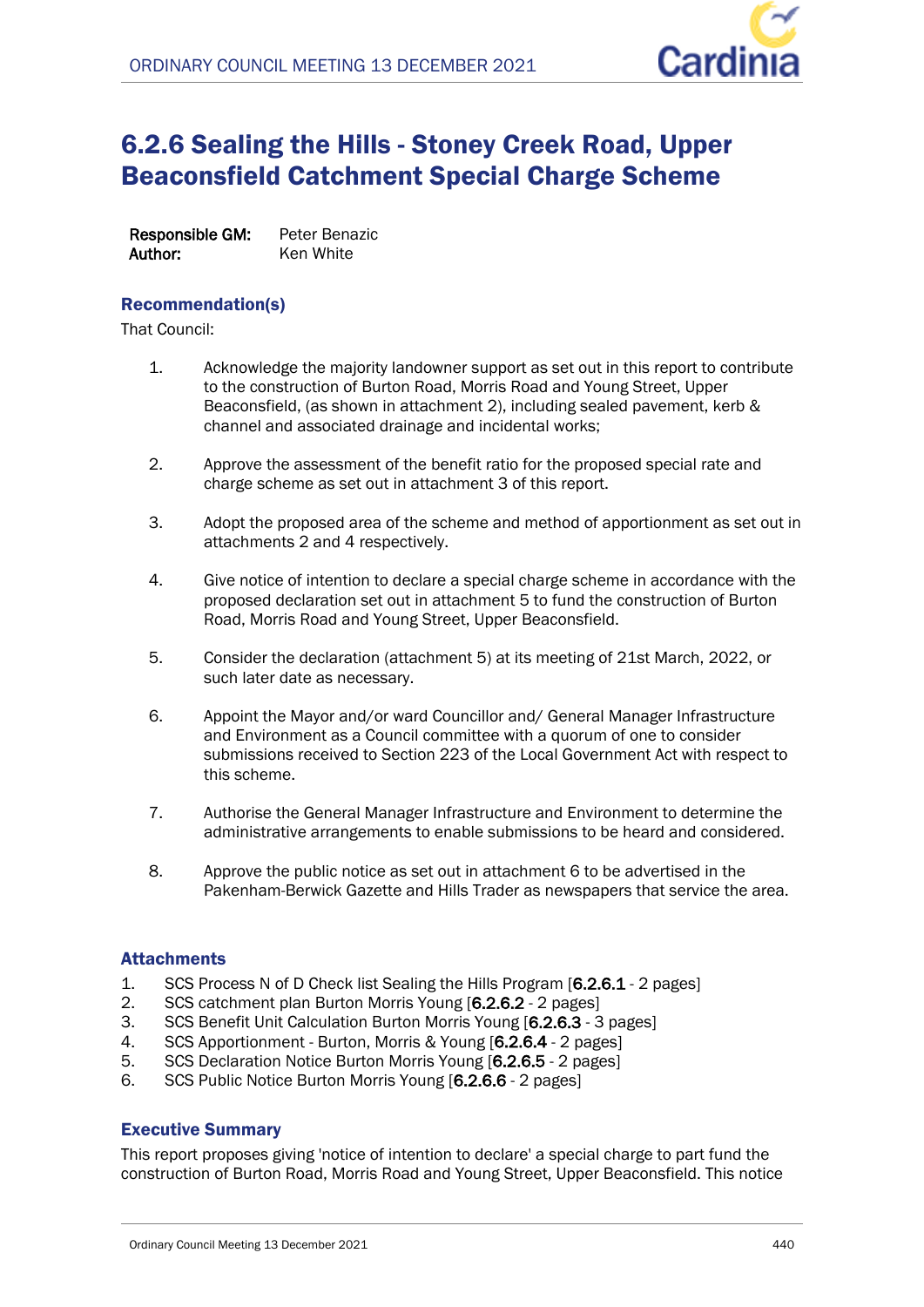

begins the formal consultation process at the commencement of the statutory process that enables Council to levy a special charge, (refer attachment 1).

The Stoney Creek Road, Upper Beaconsfield catchment is included in the Australian Government funded "Sealing the Hills" program. A recent survey of the landowners in the indicated roads in this catchment indicated 85% landowner support to contributing to a scheme from the responses received. Included landowners will receive special benefit as a result of the works including improved resident amenity, reduction in dust and associated health issues, improved drainage, less wear and tear on vehicles, reduced road maintenance costs and overall improved liveability.

The preliminary estimated cost of the proposed works is \$2,235,600 of which \$381,500 is proposed to be funded via the proposed special charge contribution received from the included landowners. This will leave an approximate balance of \$1,854,100 to be funded from the Australian Government grant.

Property owner contributions have been assessed on the basis of the benefit gained by each existing developed or vacant allotment, capped by Council at \$7,000 per benefit unit, (refer to benefit unit definition below). Councils special rates and charges policy provides for levies to be paid in quarterly instalments that include principle and interest. For the Sealing the Hills program it has been decided that a maximum seven (7) payment period be adopted. The financial hardship provisions of this policy provides further relief to those owners demonstrating genuine financial hardship.

## **Background**

The Stoney Creek Road, Upper Beaconsfield catchment that includes Burton Road, Morris Road and Young Street is included for construction in Councils Sealing the Hills program. The properties included are shown on the plan included as attachment 2 to this report.

A survey of the property owners within the scheme boundary, (total of 54), was undertaken asking if they were in support of contributing to a special charge scheme at a capped contribution rate of \$7,000 per benefit unit, with a benefit unit being defined as:

- Existing lots, either developed or vacant, that gain, or will gain, primary (vehicular) access from a road being constructed would generally be required to contribute one benefit unit (\$7,000) towards the cost of construction.
- Existing lots, either developed or vacant, with side or rear abuttal to a road being constructed would generally be required to contribute one half benefit unit (\$3,500) towards the cost of construction.
- Existing lots, either developed or vacant, that gain, or will gain, primary access and also have side or rear abuttal to roads being constructed would generally be required to contribute one benefit unit (\$7,000) in total
- Existing lots that have the potential to be further subdivided or developed may be allocated a multiple development benefit unit charge.

Of the fifty four properties surveyed Council received thirty six, (36), responses, (or 65%). Thirty one, (85%), of these responses indicated support to contributing to the scheme, while seven, (15%), indicated opposition. Support for the scheme was consistent across all three roads surveyed. Following consideration of the survey responses a special charge scheme has been prepared to part fund the construction of Burton Road, Morris Road and Young Street.

## Policy Implications

The proposed special charge scheme has been developed in accordance with the provisions of the Local Government Act, Cardinia Councils Special Rate and Charge Policy and the adopted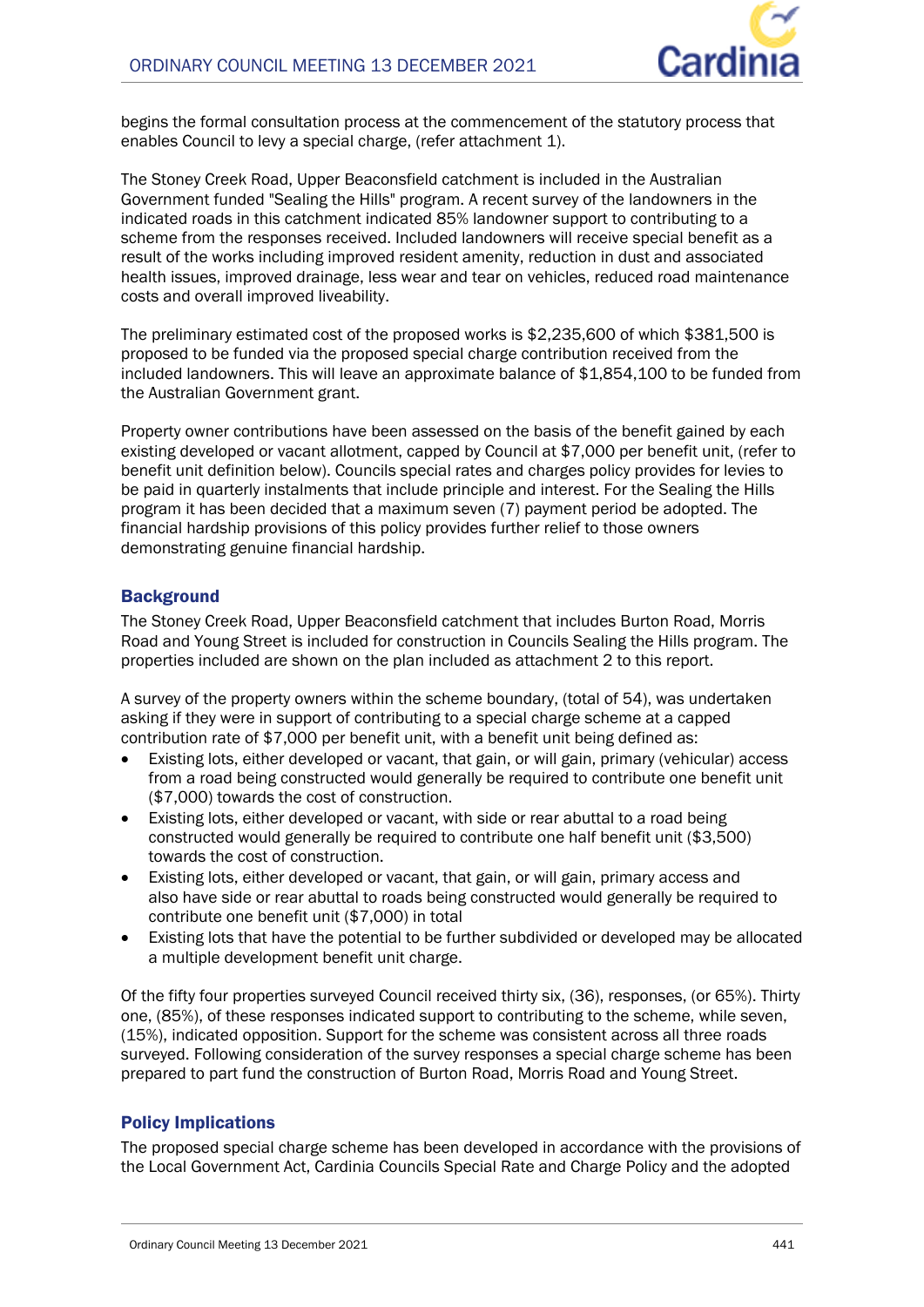

Sealing the Hills program. It is based on community benefit, health, safety, amenity and landowner support.

Section 163 of the Local Government Act provides that Council may not recover a greater portion of the cost of the works than calculated in accordance with the statutory 'benefit ratio' as set out in attachment 3 to this report. Given that Council has capped the property owner contribution at \$7,000 per benefit unit, the proposed scheme is compliant.

## Relevance to Council Plan

### **2.1 We support the creation of liveable spaces and places**

2.1.5 Upgrade Council's road network to improve safety and connectivity while considering traffic demand and freight transport needs.

## Climate Emergency Consideration

The Sealing the Hills project will consider climate emergency reduction issues such as:

- Minimising tree removal through innovative road design.
- Use of LED lighting to reduce energy emissions.
- Utilising local contractors and local road & drainage construction materials to minimise travel.
- Investigating the reuse and use of recycled road construction materials.

## Consultation/Communication

A letter was sent in September of this year to the landowners of Burton Road, Morris Road and Young Street outlining specifics in relation to their inclusion in the Sealing the Hills program and the associated special charge scheme proposal. As a consequent of Covid 19 restrictions, no face to face community consultation could be undertaken. However, property owners were provided with the opportunity to speak directly to the project engineering and special charge scheme staff and to view the preliminary construction plans and special charge scheme information online.

In early October a questionnaire was mailed to landowners asking them to indicate their support / opposition to contributing to a special charge scheme at the capped rate of \$7,000 per benefit unit. As outlined above 36 questionnaire responses from the 54 included properties were received.

### Financial and Resource Implications

The scheme funding arrangements are as follows:

| <b>PRELIMINARY ESTIMATED COST OF PROJECT</b> | \$2,235,600 |
|----------------------------------------------|-------------|
| Total Council Contribution (83%)             | \$1,854,100 |
| Benefitting Landowner Contribution (17%)     | \$381,500   |

Note: the estimated project cost includes an allowance of 15% for design, supervision and administration of the scheme.

The Australian Government 150 million dollar grant will be used to fund Councils contribution.

Landowners will be offered the option of paying their contribution in full, or by quarterly instalments over seven years. Instalment payments will include principle and interest, with interest calculated at the declaration of the scheme based on Councils borrowing rate at the time plus one percent.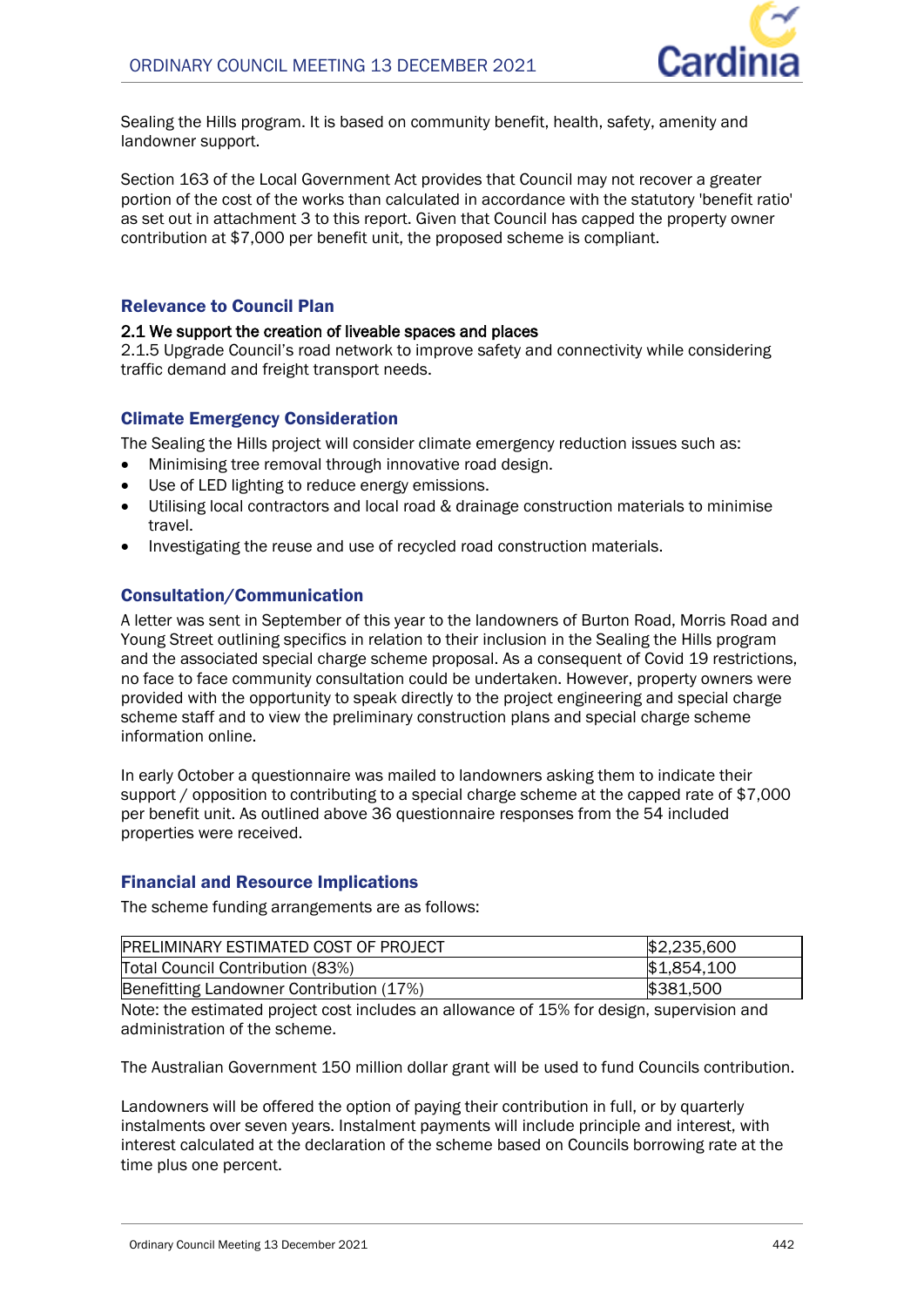

Council will require the first payment, either in full or by instalment to be made within six months of the practical completion of the works.

## **Conclusion**

It is concluded that the majority of property owners support the construction of Burton Road, Morris Road and Young Street, Upper Beaconsfield and that Council should commence the formal consultation process to initiate a special charge scheme by proceeding to give notice of its intention to declare a special charge to part fund the works.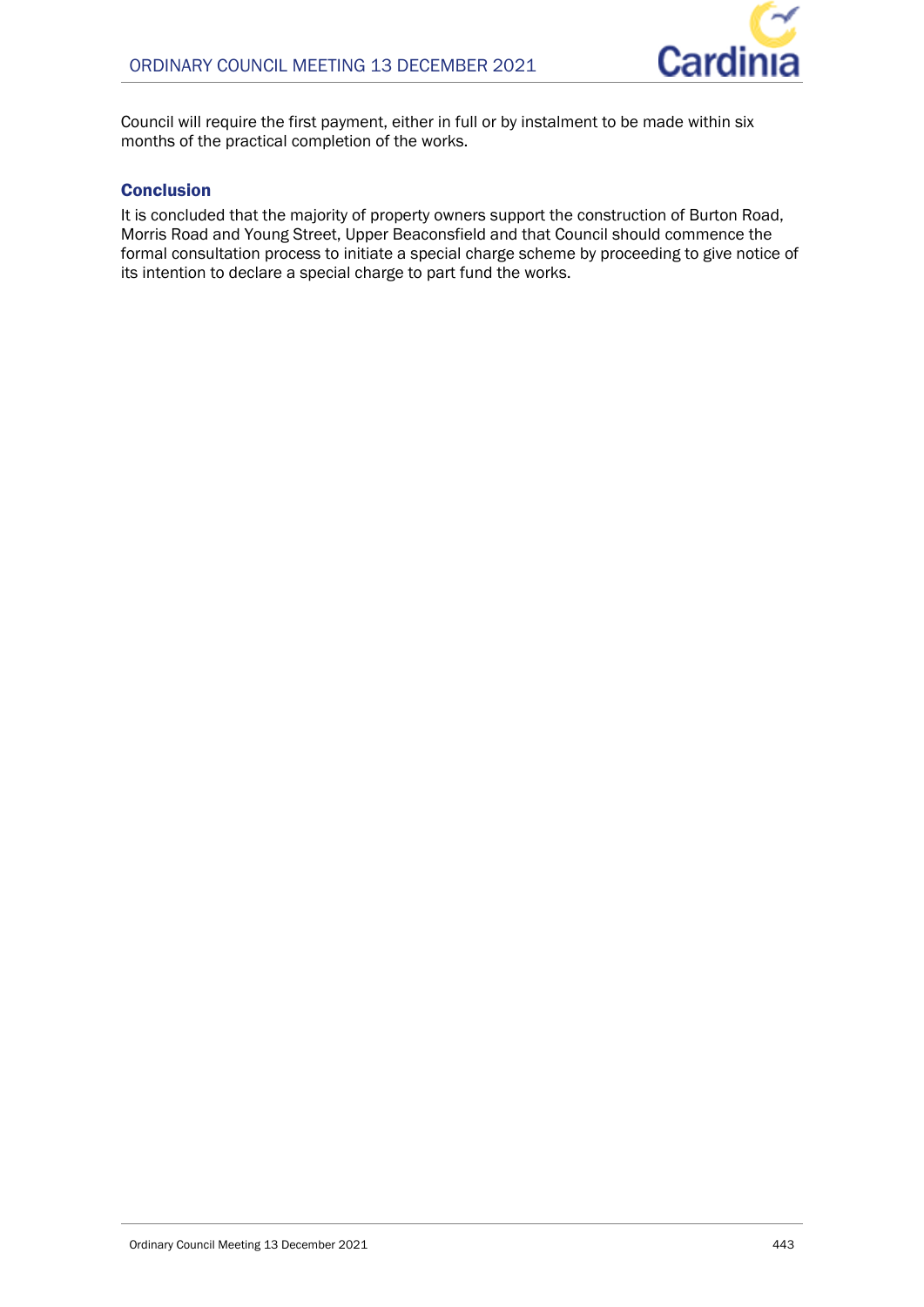## **SEALING THE HILLS PROGRAM –**

## **SPECIAL CHARGE SCHEME PROCESS CHECK LIST -**

## **SPECIAL CHARGE PROJECTS – (Section 163 – Local Government Act 1989)**

| <b>Stage</b>                                                | <b>Description</b>                                                                                                                                                                                                                                                                                                                                                                                                                                                              |
|-------------------------------------------------------------|---------------------------------------------------------------------------------------------------------------------------------------------------------------------------------------------------------------------------------------------------------------------------------------------------------------------------------------------------------------------------------------------------------------------------------------------------------------------------------|
| <b>Survey of</b><br><b>Landowners</b>                       | Initial survey of property owners to assist in determining the need,<br>associated issues and level of support for the proposed works and<br>special rate/charge scheme.                                                                                                                                                                                                                                                                                                        |
| <b>Approval to</b><br>prepare scheme                        | Decision made to prepare scheme or to shelve project following<br>consideration of the survey of property owners and feed back from the<br>community. If the decision is that the scheme should proceed, the<br>engineering design is completed and a detailed estimate and an<br>apportionment of costs are prepared. If a decision is made that the<br>scheme should not proceed based on resident and community feed<br>back, the affected residents are advised accordingly |
| Intention to<br><b>Declare Scheme</b>                       | Report to Council providing information on proposed scheme<br>including advice of impending advertising of scheme and declaration<br>of charge. Report seeks Council approval by resolution to proceed<br>with process.                                                                                                                                                                                                                                                         |
| <b>Advertisement</b><br>and Notification                    | The proposed scheme is advertised in the local newspaper and all<br>affected property owners are notified by mail of proposed works, costs<br>This advertisement and notification indicates<br>and contributions.<br>Council's intention to 'declare' a scheme in a month's time and seeks<br>submissions from affected property owners. Details of the scheme<br>may be inspected at the Shire Offices.                                                                        |
| <b>Submissions</b>                                          | From the time of advertising, property owners have 28 days (as set<br>down by the Act) to lodge submissions, either in support or opposing<br>the proposed scheme.                                                                                                                                                                                                                                                                                                              |
| <b>Submissions</b><br><b>Review Panel</b><br><b>Hearing</b> | A Submissions Review Panel is convened (may be Council Committee<br>or whole Council) and meets to consider submissions.<br><b>Some</b><br>submissions are written only. Submitters may also request to be heard<br>before the Committee. The Panel makes a recommendation to Council<br>regarding the scheme.                                                                                                                                                                  |
| <b>Abandonment of</b><br>scheme                             | The Panel may recommend to Council that the scheme be abandoned.<br>After considering the Panel's report, Council may proceed to abandon<br>the scheme following which property owners are notified and the<br>scheme does not proceed.                                                                                                                                                                                                                                         |
| <b>Declaration</b><br>Report                                | Alternatively the Panel may recommend to Council that the scheme<br>proceed. After considering the Panel's report, Council may proceed to<br>"declare" the charges in accordance with its advertised intent.<br>Subsequent to this the Finance Manager issues the levy notices and<br>there is a formal charge placed on the property.<br>This is the final step in the process for Council to make a decision on<br>the scheme.                                                |
| <b>Appeal</b>                                               | Property owners may lodge an application for review of Council's<br>decision with the Victorian Civil and Administrative Tribunal (VCAT)<br>within one month of issue of the levy notice. An appeal is listed, heard                                                                                                                                                                                                                                                            |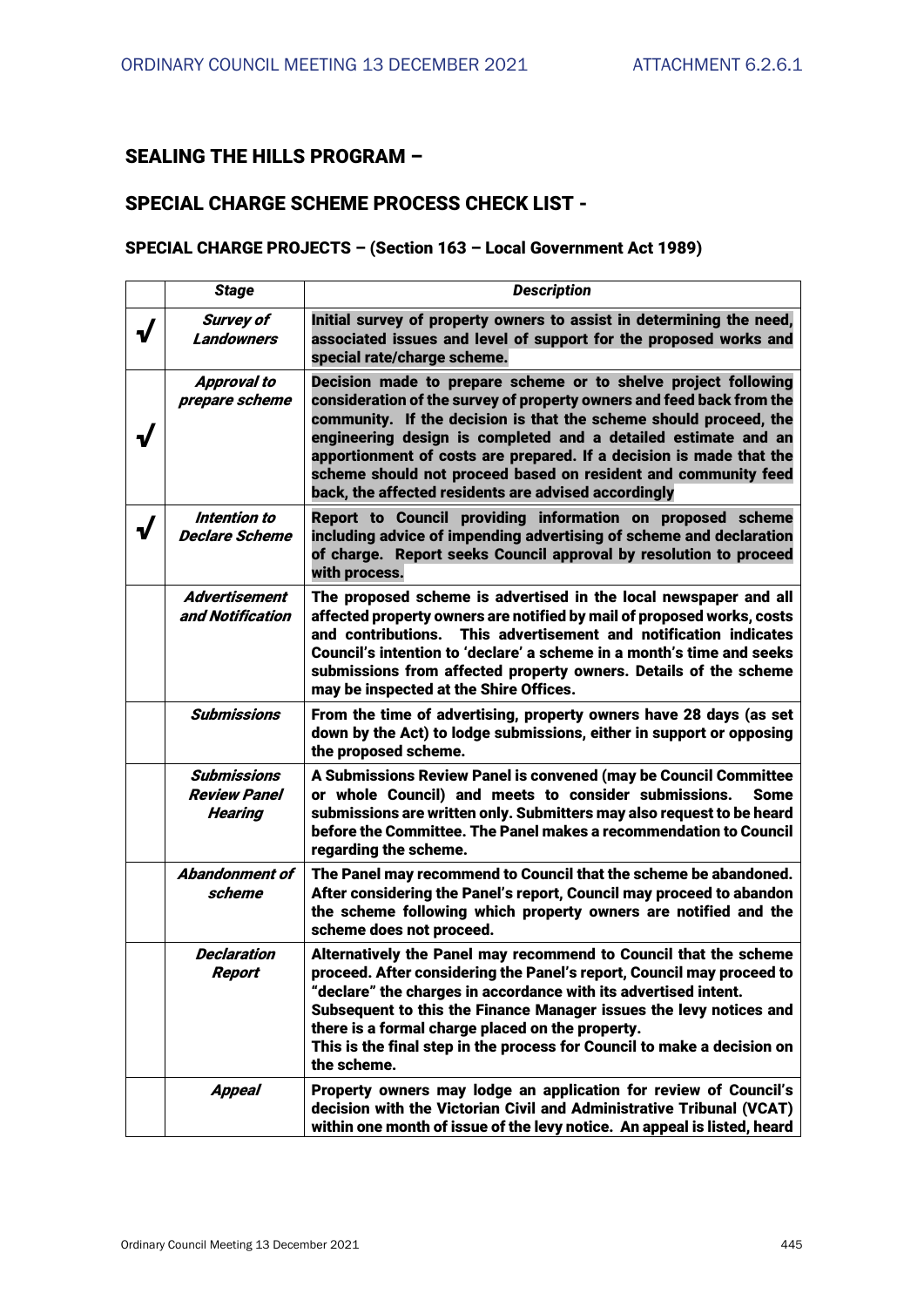|                          | and determined by the Tribunal and this process generally takes four<br>to six months. Decisions made by VCAT are binding on all parties.                                                                                                                                                                                                                            |
|--------------------------|----------------------------------------------------------------------------------------------------------------------------------------------------------------------------------------------------------------------------------------------------------------------------------------------------------------------------------------------------------------------|
| <b>Construction</b>      | Council may then proceed to construction. Tenders are invited and a<br>contractor appointed to construct the works. Invoices are issued<br>seeking payment of the declared contribution. Payment may be by<br>instalments or lump sum. The Social Responsibility provisions of<br>Council's Special Charge Policy provides for those facing financial<br>difficulty. |
| <b>Final Cost Report</b> | At the completion of the works the scheme is "finalised" and a report<br>presented to Council.                                                                                                                                                                                                                                                                       |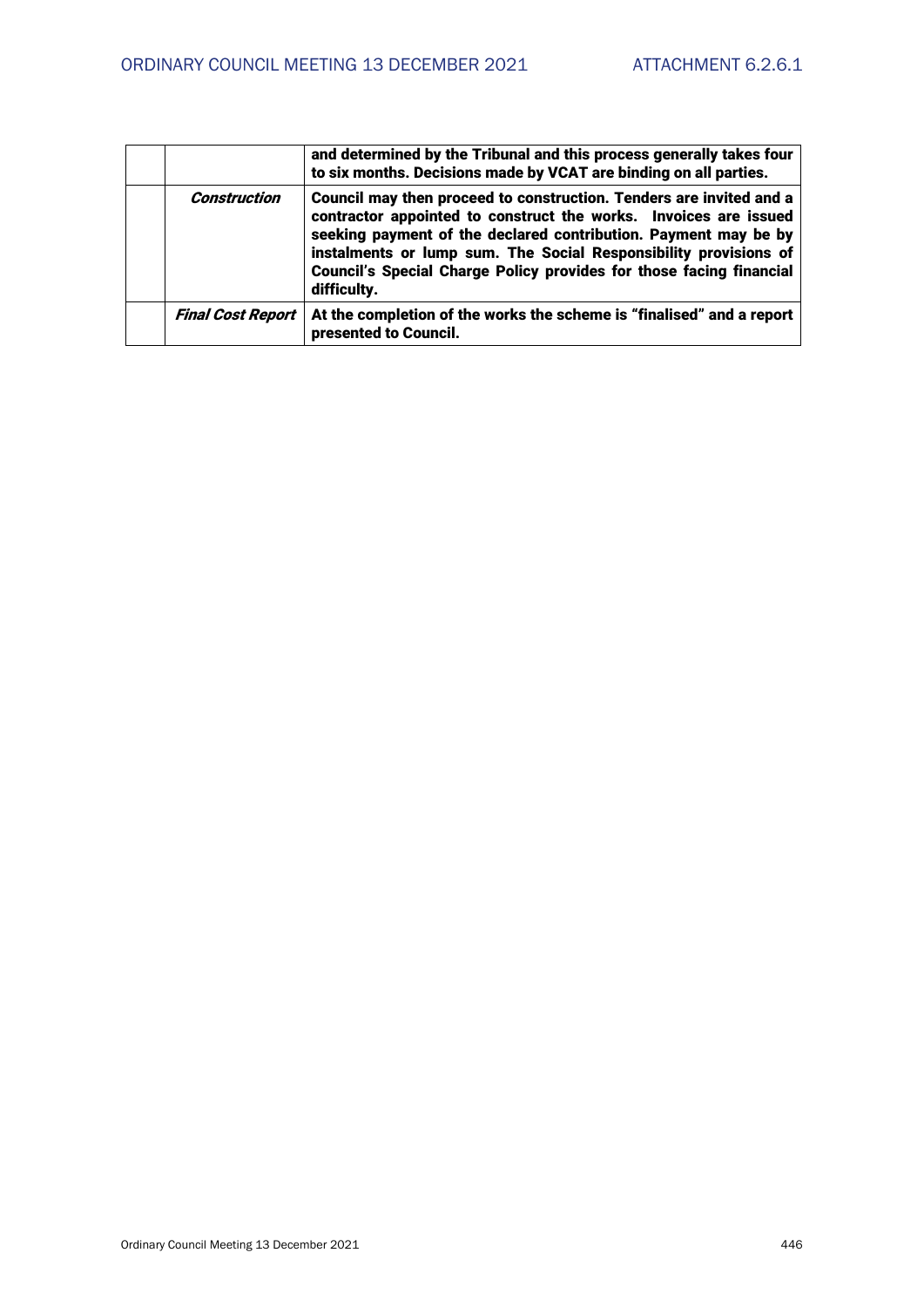

## Burton, Morris, Young, - Stoney Creek Catchment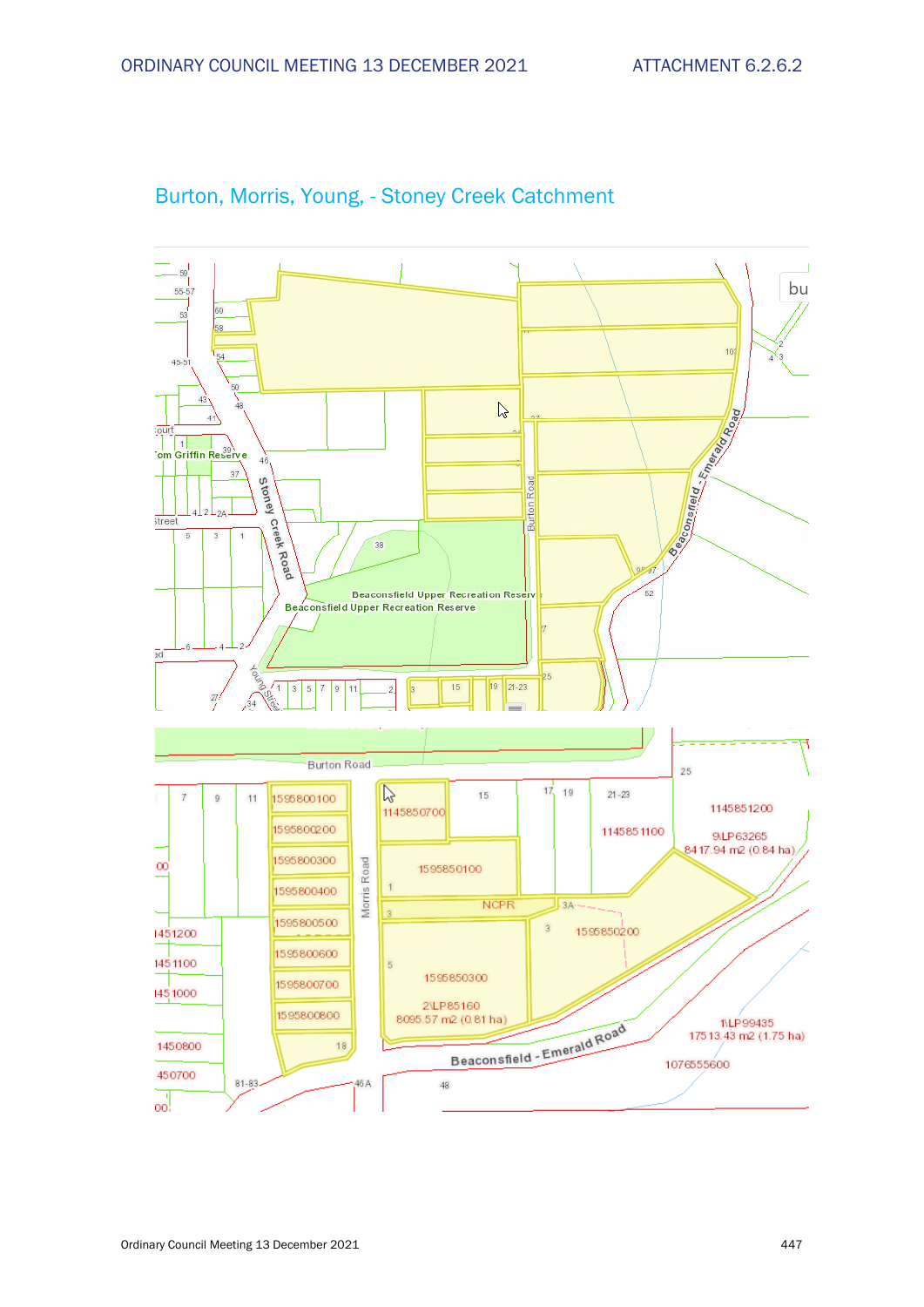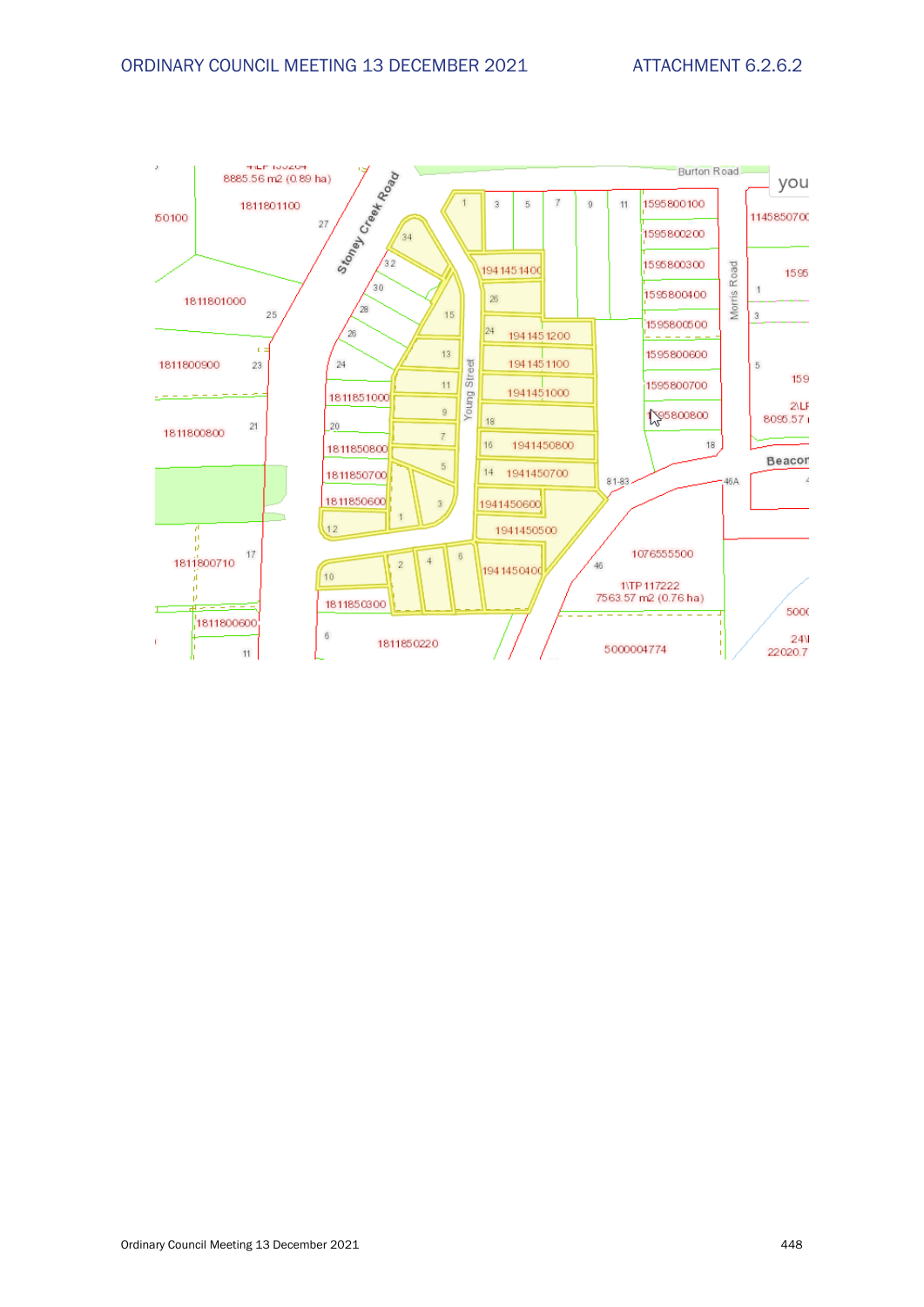## **Burton Road, Morris Road and Young Street, Upper Beaconsfield**

### **Calculation of Special Benefit and Maximum Total Levy**

In accordance with Section 163(2) of the Local Government Act and Ministerial Guidelines prepared relating to special rates and charges, Council is required to give consideration to the special benefit received from properties external to the proposed special charge as compared to those that will be liable for the special charge.

Landowners involved in the scheme are not to be charged more than their proportional benefit for the proposed works, (maximum total levy).

The maximum total levy equates to the product of the benefit ratio (R) and total cost of the works for which the special charge is being established.

Council is required to establish a benefit ratio calculated as follows:

$$
TSB (in)
$$
\n
$$
TSB (in)
$$
\n
$$
= R
$$
\n
$$
TSB (in) + TSB (out) + TCB
$$

- TSB (in) is the estimated total special benefit for those properties that Council proposes to include in the scheme.
- TSB (out) is the estimated total special benefit for those properties with an identified special benefit that the Council does not propose to include in the scheme.
- TCB is the estimated total community benefit.
- R is the ratio benefit.

#### **Properties included in the scheme – TSB (in)**

It is proposed to include 54 properties in the scheme resulting in 54.5 benefit units that gain primary access or abut Burton Road, Morris Road and Young Street, Upper Beaconsfield. The criteria considered appropriate for differentiating between the special benefit received by these properties compared to properties not included in the scheme and the broader community are as follows:

- The proposed works will provide continued and safe vehicular access to and from properties gaining primary access from these streets.
- The proposed works will improve the physical and environmental amenity of properties both abutting or gaining access from these streets.
- The proposed works will provide a drainage solution that will assist with street and property drainage issues currently experienced by properties both abutting and gaining access from these streets.

TSB (in) is therefore calculated as having a result of 54.5.

#### **Properties not included in the scheme receiving special benefit – TSB (out)**

There are no properties with a special benefit that Council does not propose to include in the scheme.

TSB (out) is therefore calculated as having a result of 0.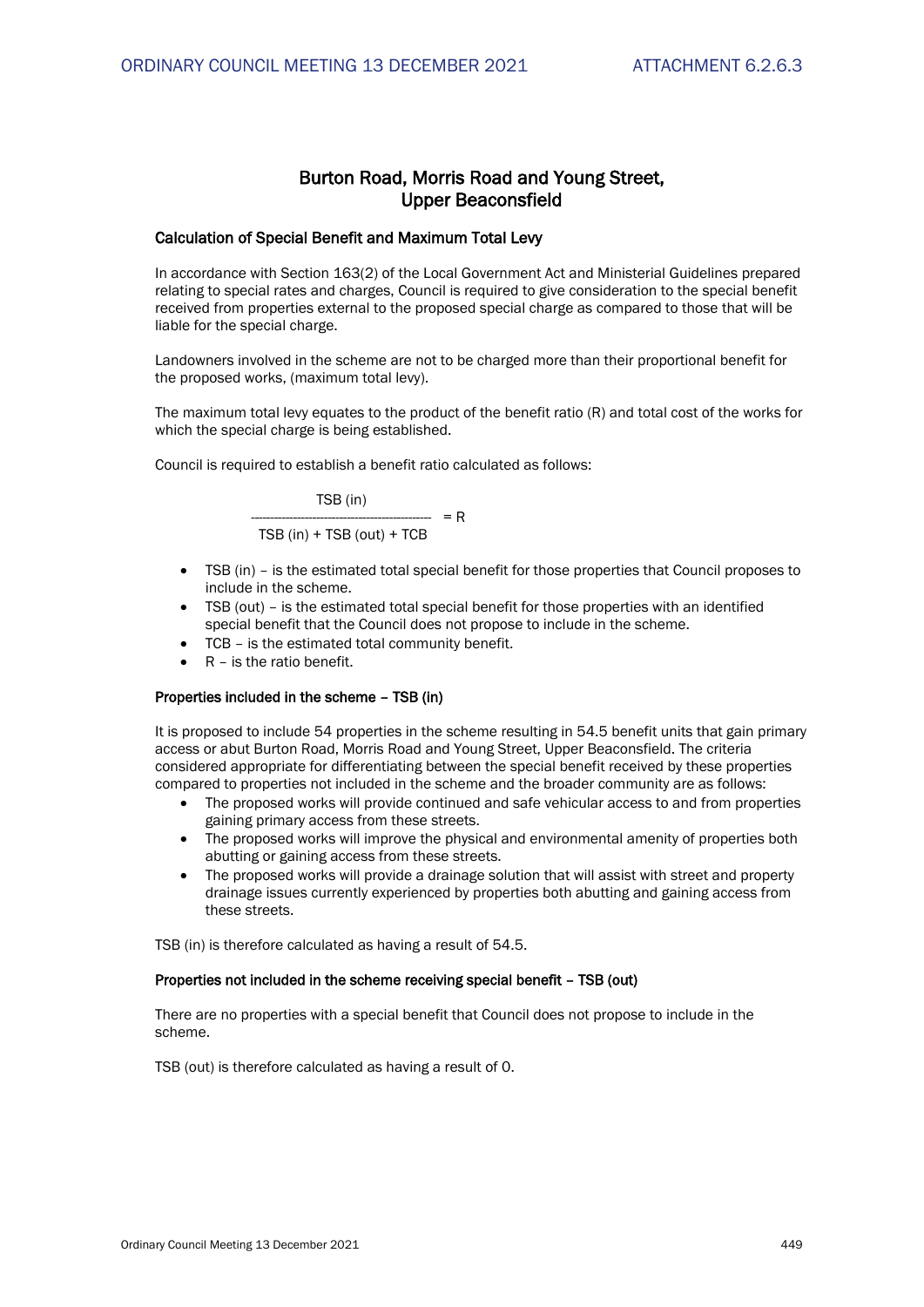#### **Community benefits – TCB**

As Burton Road Road acts as access to the Beaconsfield Upper Pony Club grounds, the traffic demands of this facility are attributed to the needs of the broader community. It is also proposed to construct drainage infrastructure as part of the overall works that will potentially have a broader community benefit.

TCB is therefore calculated as having a result of 16.2

#### **Maximum total levy**

Having regard to "properties not included in the scheme receiving special benefit" and "community benefits", it is considered that the 54 landowners within the proposed special charge scheme will receive 70 percent of the overall benefit as a benefit ratio (R) for the proposed scheme by applying the above factors to the Ministerial Guidelines formula.

The calculation of the maximum total levy therefore equates to \$1,564,920, (cost of scheme works less 30% for additional traffic generation associated with the Beaconsfield Upper Pony Club and outfall drainage works).

Having regard to the Council's contribution towards the works, as per the scheme details and Council's intent to only levy the property owners \$381,500, compliance with the maximum total levy requirements under Section 163(2A) is satisfied.

#### **Manner of assessment and levy**

In relation to special charge scheme considerations the manner of assessment has taken into account the following criteria:

- All lands within the designated area, described above.
- The existing and potential use of the land.
- The special benefit to each of those lands
- The accessibility of the works for those lands.

The basis of apportionment has been formulated in accordance with Council's Special Rates and Charges Policy on a benefit unit basis as follows:

- Existing lots, either developed or vacant, that gain, or will gain, primary (vehicular) access from a road being constructed would generally be required to contribute one benefit unit.
- Existing lots, either developed or vacant, with side or rear abuttal to a road being constructed would generally be required to contribute one half benefit unit.
- Existing lots, either developed or vacant, that gain, or will gain, primary access and also have side or rear abuttal to roads being constructed would generally be required to contribute one benefit unit.
- Existing lots that have the potential to be further subdivided or developed may be allocated a multiple development benefit unit charge.

Generally, lots will be charged one benefit unit where access is taken directly from Burton Road, Morris Road and Young Street. For instances where properties take primary access from an alternative road but have side or rear abuttal to one of the roads to be constructed, these properties would generally be charged one half benefit unit.

With regard to individual properties within the scheme:

 10 Stoney Creek Road – property levied 0.5 benefit unit as primary access taken from Stoney Creek Road with side boundary to Young Street.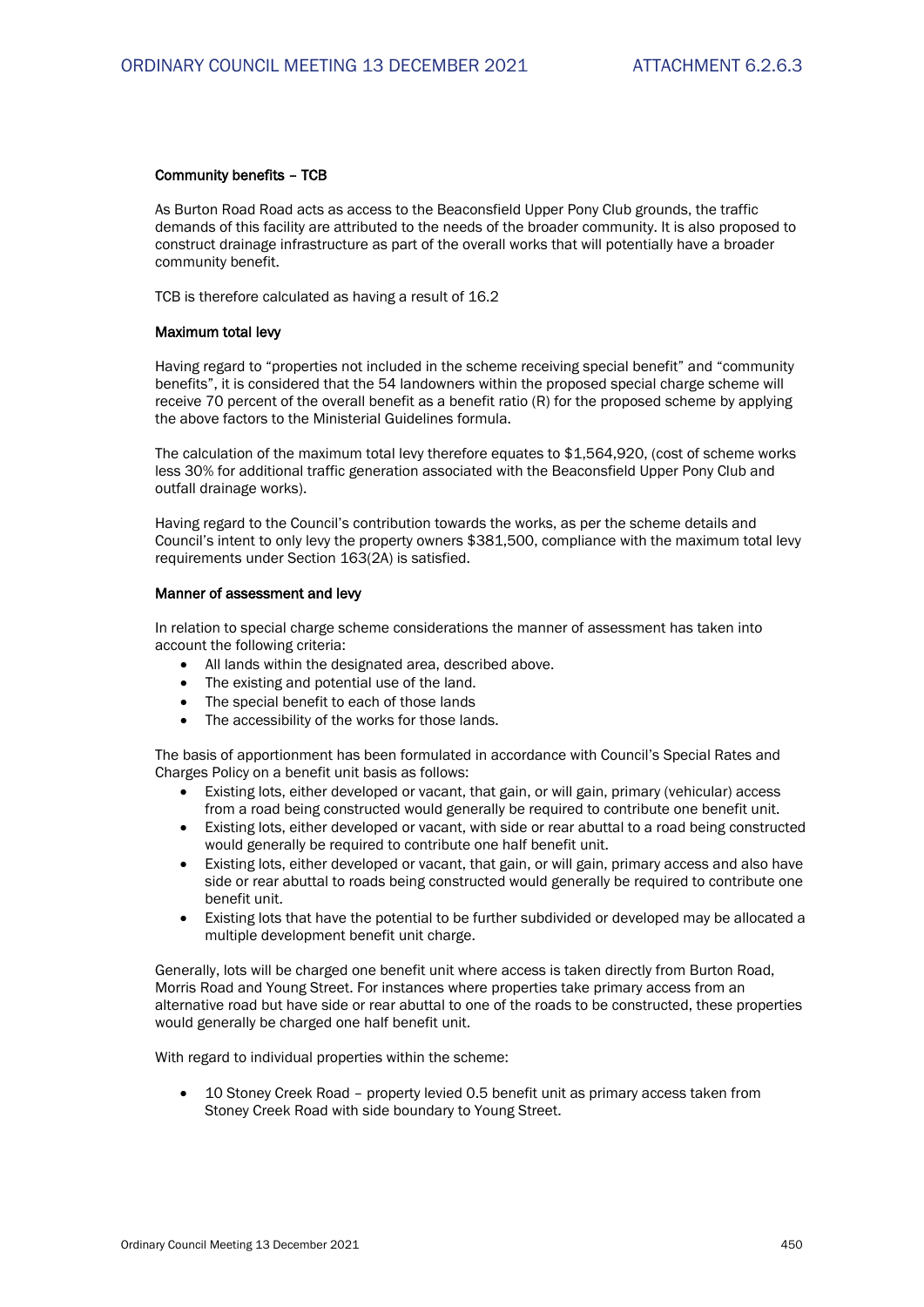- 3 Morris Road property levied 2 benefit units as currently being subdivided into 2 lots, both capable of being sold and built on.
- 95-97 Beaconsfield/Emerald Road property levied 0.5 benefit unit as primary access to Beaconsfield/Emerald Road with rear boundary and secondary access to Burton Road.
- 103 Beaconsfield/Emerald Road property levied 0.5 benefit unit as primary access to Beaconsfield/Emerald Road with rear boundary and secondary access to Burton Road.

The basis of the allocated charge to properties has been calculated from:

- a) \$7,000 (fixed) per benefit unit.
- b) In accordance with Sections 167(6)(b) and 172 of the Act, the rate of interest which is payable on instalments is set at the 180 day bank bill rate as published in the Australian Financial Review plus one percent and reviewed every three months, (provided that it will not exceed the rate fixed by the Governor in Council by order of the purposes of Section 172(2A) in which case the rate of interest shall be the maximum rate fixed by the Governor in Council by order for the purposes of this section).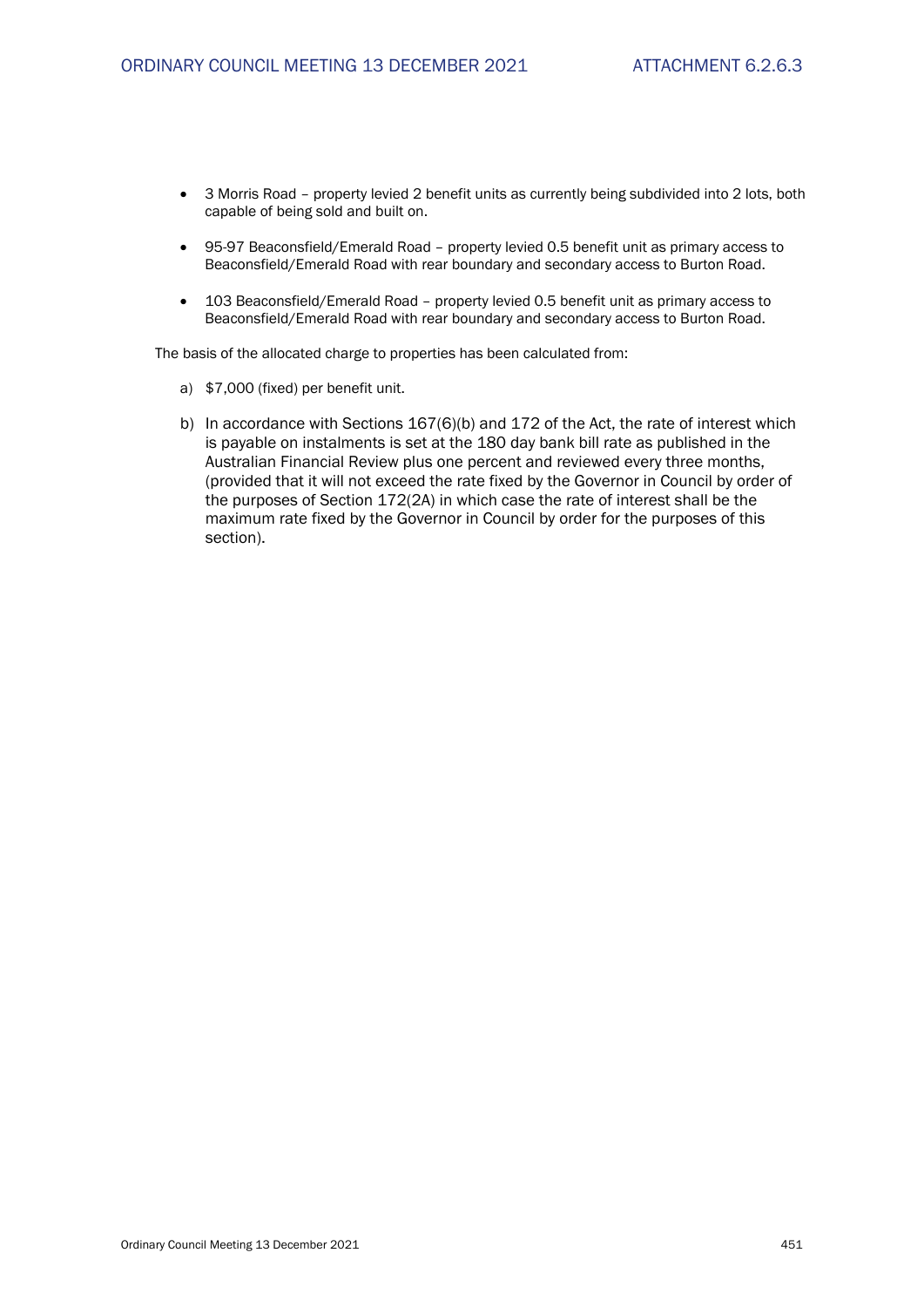## **Major Roads Program - Special Charge Scheme (SCS) Apportionment Sheet**

**Buton Road, Morris Road and Young Street, Upper Beaconsfield**

| <b>Project Cost Summary:</b>                         |             |
|------------------------------------------------------|-------------|
| Total Project Cost (Inc. Design, Supervision/Admin & |             |
| Offset)                                              | \$2,235,600 |
|                                                      |             |
| <b>Total Council Contribution</b>                    | \$1,854,100 |
| Total Landowner Contribution S                       | 381,500.00  |
| <b>Financing Costs</b>                               | 33.381      |

| <b>Project Cost Summary:</b>      |             |                          | <b>Council Cost Summary:</b>             |  | <b>Apportionment Summary:</b> |      |
|-----------------------------------|-------------|--------------------------|------------------------------------------|--|-------------------------------|------|
| Design, Supervision/Admin &       |             |                          |                                          |  |                               |      |
| Offset)                           | \$2,235,600 | Council 30% Contribution | \$670,680                                |  | Unit Ratio =                  | 100% |
|                                   |             |                          | Subsidy for costs above                  |  |                               |      |
| <b>Total Council Contribution</b> | \$1,854,100 |                          | FedFund ceiling<br>\$1,183,420           |  | Total Landowner Units =       | 54.5 |
| Total Landowner Contribution S    | 381.500.00  |                          | \$1,854,100<br><b>Total Council Cost</b> |  | Total Council Units =         | Nil  |
|                                   |             |                          |                                          |  |                               |      |

| Summary:                     |             | <b>Council Cost Summary:</b> |             | <b>Apportionment Summary:</b> |             |
|------------------------------|-------------|------------------------------|-------------|-------------------------------|-------------|
| vision/Admin &               |             |                              |             |                               |             |
| Offset)                      | \$2,235,600 | Council 30% Contribution     | \$670,680   | Unit Ratio =                  | 100%        |
|                              |             | Subsidy for costs above      |             |                               |             |
| cil Contribution             | \$1,854,100 | FedFund ceiling              | \$1,183,420 | Total Landowner Units =       | 54.5        |
| er Contribution <sup>1</sup> | 381,500.00  | <b>Total Council Cost</b>    | \$1,854,100 | Total Council Units =         | Nil         |
| <b>Financing Costs</b>       | 33,381      |                              |             | $S /$ Unit =                  | 28714.12844 |
|                              |             |                              |             | FedFund Ceiling \$/ Unit =    | 7.000       |

|                         |                         |                       | <b>DEVELOPMENT / BENEFIT</b> | <b>CHARGE FOR THE</b> | <b>ADJUSTED FOR</b> |                         |            |                                   |
|-------------------------|-------------------------|-----------------------|------------------------------|-----------------------|---------------------|-------------------------|------------|-----------------------------------|
| <b>DESCRIPTION</b>      | <b>PROPERTY ADDRESS</b> | <b>ASSESSMENT NO.</b> | <b>UNIT</b>                  | <b>WORKS</b>          | <b>CEILING</b>      | <b>FINANCING CHARGE</b> |            | <b>TOTAL CHARGE YEARLY CHARGE</b> |
| L17 LP42247             | 10 Stoney Creek Rd      | 1811850400            | 0.5                          | \$<br>14,357.00       | \$3,500             | \$306.25                | \$3,806.25 | \$543.75                          |
| L16 LP42247             | 12 Stoney Creek Rd      | 1811850500            |                              | Ŝ.<br>28,714.00       | \$7,000             | \$612.50                | \$7,612.50 | \$1,087.50                        |
| CP109678                | 34 Stoney Creek Rd      | 1811851600            |                              | Ŝ.<br>28.714.00       | \$7,000             | \$612.50                | \$7,612.50 | \$1,087.50                        |
| L43 LP42247 V8867 F133  | 1 Young St              | 1941400100            |                              | Ś<br>28.714.00        | \$7,000             | \$612.50                | \$7,612.50 | \$1,087.50                        |
| L19 LP42247 V8867 F109  | 2 Young St              | 1941450100            |                              | Ś<br>28,714.00        | \$7,000             | \$612.50                | \$7,612.50 | \$1,087.50                        |
| L42 LP42247             | 3 Young St              | 1941400200            |                              | Ŝ.<br>28,714.00       | \$7,000             | \$612.50                | \$7,612.50 | \$1,087.50                        |
| L20 LP42247             | 4 Young St              | 1941450200            |                              | \$<br>28,714.00       | \$7,000             | \$612.50                | \$7,612.50 | \$1,087.50                        |
| L41 LP42247 V8867 F131  | 5 Young St              | 1941400300            |                              | \$<br>28,714.00       | \$7,000             | \$612.50                | \$7,612.50 | \$1,087.50                        |
| L21 LP42247             | 6 Young St              | 1941450300            |                              | \$<br>28,714.00       | \$7,000             | \$612.50                | \$7,612.50 | \$1,087.50                        |
| L40 LP42247 V8867 F130  | 7 Young St              | 1941400400            |                              | \$<br>28,714.00       | \$7,000             | \$612.50                | \$7,612.50 | \$1,087.50                        |
| L22 LP42247 V8867 F112  | 8 Young St              | 1941450400            |                              | Ś<br>28,714.00        | \$7,000             | \$612.50                | \$7,612.50 | \$1,087.50                        |
| L39 LP42247             | 9 Young St              | 1941400500            |                              | \$<br>28,714.00       | \$7,000             | \$612.50                | \$7,612.50 | \$1,087.50                        |
| CP174793                | 10 Young St             | 1941450500            |                              | \$<br>28,714.00       | \$7,000             | \$612.50                | \$7,612.50 | \$1,087.50                        |
| L38 LP42247 V8867 F128  | 11 Young St             | 1941400600            |                              | \$<br>28,714.00       | \$7,000             | \$612.50                | \$7,612.50 | \$1,087.50                        |
| L24 LP42247 V8867 F114  | 12 Young St             | 1941450600            |                              | \$<br>28,714.00       | \$7,000             | \$612.50                | \$7,612.50 | \$1,087.50                        |
| L37 LP42247             | 13 Young St             | 1941400700            |                              | Ś<br>28.714.00        | \$7,000             | \$612.50                | \$7.612.50 | \$1,087.50                        |
| CP172837 V9949 F184     | 14 Young St             | 1941450700            |                              | Ś<br>28,714.00        | \$7,000             | \$612.50                | \$7,612.50 | \$1,087.50                        |
| L36 LP42247             | 15 Young St             | 1941400800            |                              | \$<br>28,714.00       | \$7,000             | \$612.50                | \$7,612.50 | \$1,087.50                        |
| CP170494                | 16 Young St             | 1941450800            |                              | \$<br>28,714.00       | \$7,000             | \$612.50                | \$7,612.50 | \$1,087.50                        |
| CP173161                | 18 Young St             | 1941450900            |                              | \$<br>28,714.00       | \$7,000             | \$612.50                | \$7,612.50 | \$1,087.50                        |
| L28 LP42247;L1 TP122364 | 20 Young St             | 1941451000            |                              | \$<br>28,714.00       | \$7,000             | \$612.50                | \$7,612.50 | \$1,087.50                        |
| L29 LP42247 V9936 F482  | 22 Young St             | 1941451100            |                              | Ś<br>28,714.00        | \$7,000             | \$612.50                | \$7,612.50 | \$1,087.50                        |
| L30 LP42247             | 24 Young St             | 1941451200            |                              | Ś<br>28,714.00        | \$7,000             | \$612.50                | \$7,612.50 | \$1,087.50                        |
| L31 LP42247             | 26 Young St             | 1941451300            |                              | \$<br>28,714.00       | \$7,000             | \$612.50                | \$7,612.50 | \$1,087.50                        |
| L32 LP42247             | 28 Young St             | 1941451400            |                              | \$<br>28,714.00       | \$7,000             | \$612.50                | \$7,612.50 | \$1,087.50                        |
| L11 LP63265             | 1 Morris Rd             | 1595850100            |                              | \$<br>28,714.00       | \$7,000             | \$612.50                | \$7,612.50 | \$1,087.50                        |
| L4 LP51710              | 2 Morris Rd             | 1595800100            |                              | Ŝ.<br>28,714.00       | \$7,000             | \$612.50                | \$7,612.50 | \$1,087.50                        |
| L1 LP85160              | 3 Morris Rd             | 1595850200            | $\mathfrak{p}$               | \$<br>57,428.00       | \$14,000            | \$1,225                 | \$15,225   | \$2,175                           |
| L5 LP51710              | 4 Morris Rd             | 1595800200            |                              | Ś<br>28,714.00        | \$7,000             | \$612.50                | \$7,612.50 | \$1,087.50                        |
| L2 LP85160              | 5 Morris Rd             | 1595850300            |                              | Ś<br>28,714.00        | \$7,000             | \$612.50                | \$7,612.50 | \$1,087.50                        |
| L6 LP51710 V9031 F329   | 6 Morris Rd             | 1595800300            |                              | \$<br>28,714.00       | \$7,000             | \$612.50                | \$7,612.50 | \$1,087.50                        |
| L7 LP51710              | 8 Morris Rd             | 1595800400            |                              | \$<br>28,714.00       | \$7,000             | \$612.50                | \$7,612.50 | \$1,087.50                        |
| L8 LP51710              | 10 Morris Rd            | 1595800500            |                              | Ŝ.<br>28,714.00       | \$7,000             | \$612.50                | \$7,612.50 | \$1,087.50                        |
| L9 LP51710              | 12 Morris Rd            | 1595800600            |                              | Ŝ.<br>28,714.00       | \$7,000             | \$612.50                | \$7,612.50 | \$1,087.50                        |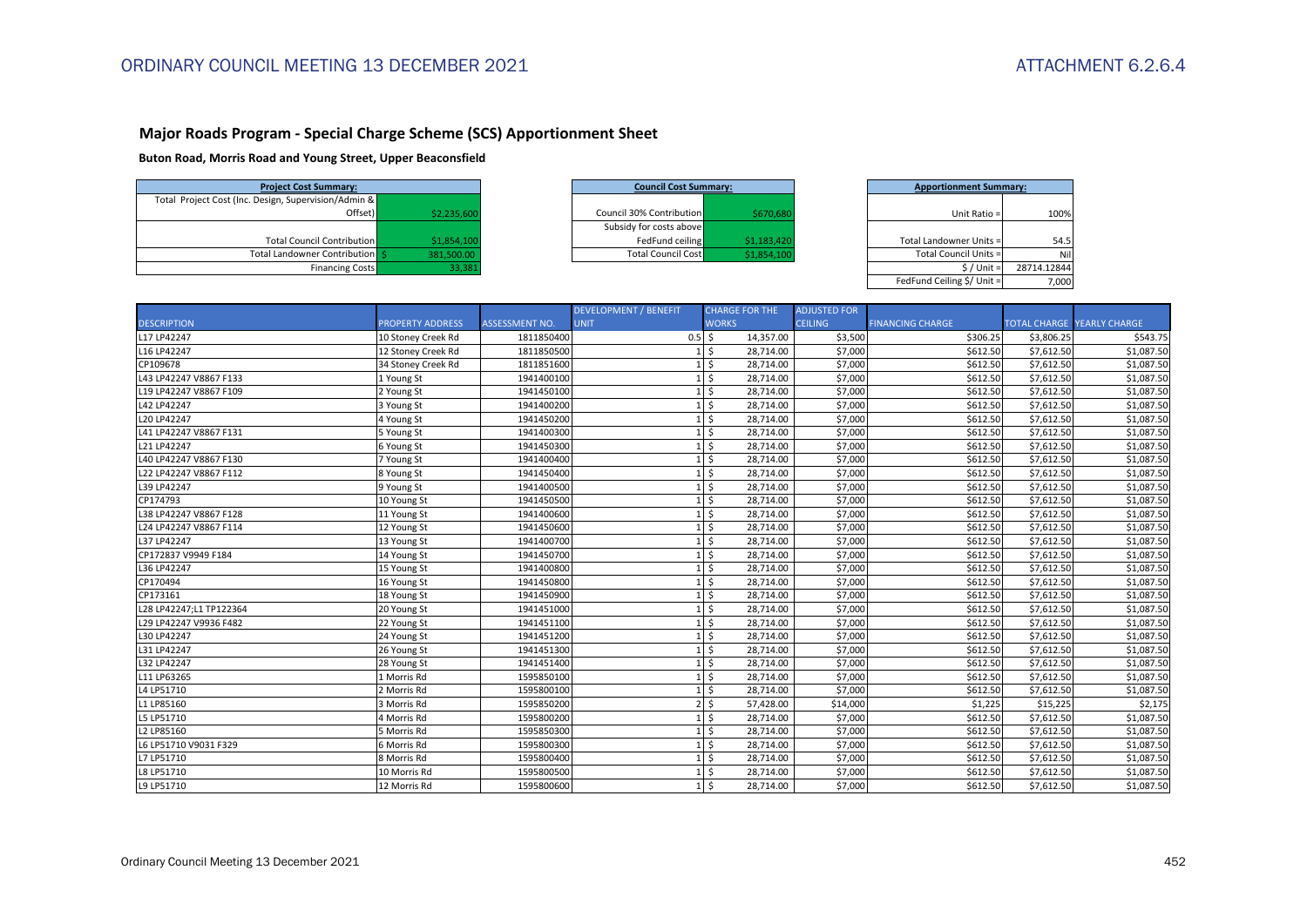| L1 TP228573                                                             | 14 Morris Rd            | 1595800700   |           | -\$  | 28,714.00           | \$7,000                    | \$612.50 | \$7,612.50                      | \$1,087.50 |
|-------------------------------------------------------------------------|-------------------------|--------------|-----------|------|---------------------|----------------------------|----------|---------------------------------|------------|
| L1 TP134413 V9568 F389                                                  | 16 Morris Rd            | 1595800800   |           | \$   | 28,714.00           | \$7,000                    | \$612.50 | \$7,612.50                      | \$1,087.50 |
| L33 LP42247                                                             | 1 Burton Rd             | 1145850100   |           |      | 28,714.00           | \$7,000                    | \$612.50 | \$7,612.50                      | \$1,087.50 |
| L2 PS645405 V11390 F980                                                 | 18 Morris Rd            | 5000014199   |           |      | 28,714.00           | \$7,000                    | \$612.50 | \$7,612.50                      | \$1,087.50 |
| L1 LP58300                                                              | 13 Burton Rd            | 1145850700   |           | -\$  | 28,714.00           | \$7,000                    | \$612.50 | \$7,612.50                      | \$1,087.50 |
| L2 LP58300                                                              | 15 Burton Rd            | 1145850800   |           | \$   | 28,714.00           | \$7,000                    | \$612.50 | \$7,612.50                      | \$1,087.50 |
| L5 LP58300                                                              | 17 Burton Rd            | 1145850900   |           | \$   | 28,714.00           | \$7,000                    | \$612.50 | \$7,612.50                      | \$1,087.50 |
| L6 LP58300 V8792 F902                                                   | 19 Burton Rd            | 1145851000   |           |      | 28,714.00           | \$7,000                    | \$612.50 | \$7,612.50                      | \$1,087.50 |
| CP153014                                                                | 21-23 Burton Rd         | 1145851100   |           | -\$  | 28,714.00           | \$7,000                    | \$612.50 | \$7,612.50                      | \$1,087.50 |
| L9 LP63265                                                              | 25 Burton Rd            | 1145851200   |           | -\$  | 28,714.00           | \$7,000                    | \$612.50 | \$7,612.50                      | \$1,087.50 |
| L1 PS413104                                                             | 27 Burton Rd            | 1145851301   |           | Ś    | 28,714.00           | \$7,000                    | \$612.50 | \$7,612.50                      | \$1,087.50 |
| L2 PS413104 V10461 F283                                                 | 29 Burton Rd            | 1145851350   |           | Ś    | 28,714.00           | \$7,000                    | \$612.50 | \$7,612.50                      | \$1,087.50 |
| L4 LP89145                                                              | 30 Burton Rd            | 1145800100   |           |      | 28,714.00           | \$7,000                    | \$612.50 | \$7,612.50                      | \$1,087.50 |
| L3 LP89145                                                              | 32 Burton Rd            | 1145800200   |           | l \$ | 28,714.00           | \$7,000                    | \$612.50 | \$7,612.50                      | \$1,087.50 |
| L2 LP89145                                                              | 34 Burton Rd            | 1145800300   |           |      | 28,714.00           | \$7,000                    | \$612.50 | \$7,612.50                      | \$1,087.50 |
| L1 LP57656                                                              | 35 Burton Rd            | 1145851400   |           | \$   | 28,714.00           | \$7,000                    | \$612.50 | \$7,612.50                      | \$1,087.50 |
| L1 LP89145                                                              | 36 Burton Rd            | 1145800400   |           | Ś    | 28,714.00           | \$7,000                    | \$612.50 | \$7,612.50                      | \$1,087.50 |
| L1 TP136048 V9732 F367                                                  | 37 Burton Rd            | 1076505900   |           |      | 28,714.00           | \$7,000                    | \$612.50 | \$7,612.50                      | \$1,087.50 |
| L4 LP57656 V8424 F811                                                   | 41 Burton Rd            | 1145851500   |           | -Ś   | 28,714.00           | \$7,000                    | \$612.50 | \$7,612.50                      | \$1,087.50 |
| L1 TP534466                                                             | 95-97 Beaconsfield-Emel | 1076505800   | 0.5       | Ŝ.   | 14,357.00           | \$3,500                    | \$306.25 | \$3,806.25                      | \$543.75   |
| L3 LP57656 V08424 F810                                                  | 103 Beaconsfield-Emeral | 1076506000   | 0.5       |      | 14,357.00           | \$3,500                    | \$306.25 | \$3,806.25                      | \$543.75   |
| CA 9A SEC D Parish of Gembrook; CA 9C SEC D Parish of GrStoney Creek Rd |                         | 1811851700   |           |      |                     |                            | S.       | $\overline{\phantom{a}}$        |            |
|                                                                         |                         |              |           |      |                     |                            |          |                                 |            |
|                                                                         |                         | <b>Total</b> | $54.5$ \$ |      | $1,564,913.00$   \$ | $381,500.00$ $\frac{1}{5}$ |          | $33,381.25$   \$414,881.25   \$ | 59,268.75  |

#### **Notes**

Total project cost includes 15% design/supervision/admin allowance

Financing charge estimated on 5% interest paid in quarterly installments over a 7 year repayment period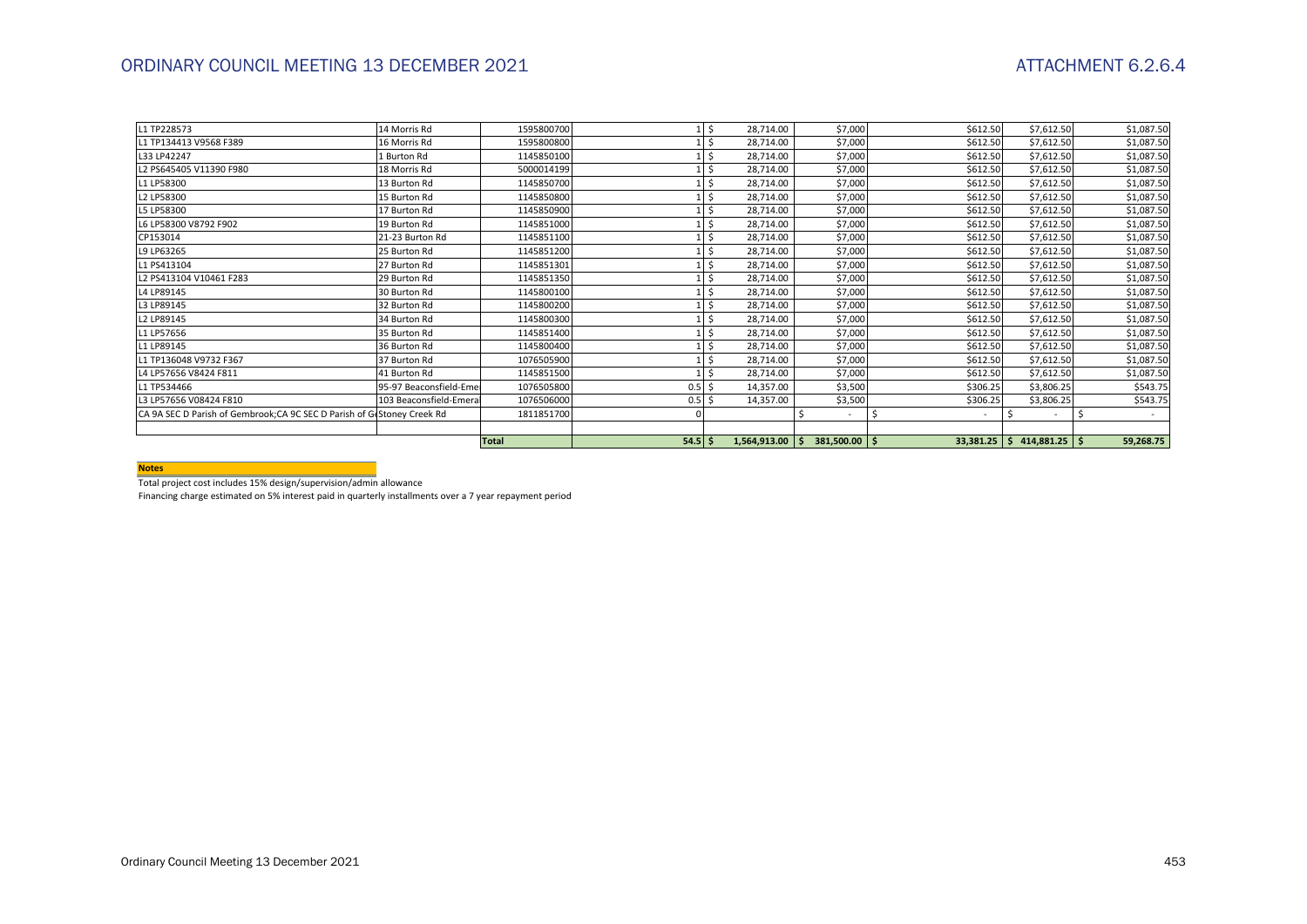## **PROPOSED SPECIAL CHARGE SCHEME DECLARATION**

## **BURTON ROAD, MORRIS ROAD AND YOUNG STREET, UPPER BEACONSFIELD**

That a special charge in accordance with Section 163 of the Local Government, 1989 ('the Act') be declared as follows:

- a) A special charge is declared for a period until the works have been completed and the scheme finalised.
- b) The special charge be declared for the purposes of defraying any expenses incurred by Council in relation to the construction of Burton Road, Morris Road and Young Street, Upper Beaconsfield including sealed road pavement, kerb & channel and associated drainage and incidental works. Council considers that these works will be of special benefit to those persons required to pay the special charge, (and who are described in succeeding parts of this resolution).
- c) The special benefit accruing to those properties to be levied is considered to include improved access, improved amenity and appearance, improved roadside drainage, reduced mud and dust, reduced erosion and lessened nuisance.
- d) The following be specified as the area for which the special charge is declared:
	- All those properties described in attachment 4 of this report and as highlighted on the plan included as attachment 2.
- e) The following be specified as the land in relation to which the special charge is declared:
	- All properties described in attachment 4 of this declaration.
- f) The following be specified as the criteria which form the basis of the special charge so declared:
	- Those properties fronting, abutting or adjacent to the works.
- g) The following be specified as the manner in which the special charge so declared will be assessed and levied:
	- Existing lots, either developed or vacant, that gain, or will gain, primary (vehicular) access from a road being constructed would generally be required to contribute one benefit unit.
	- Existing lots, either developed or vacant, with side or rear abuttal to a road being constructed would generally be required to contribute one half benefit unit.
	- Existing lots, either developed or vacant, that gain, or will gain, primary access and also have side or rear abuttal to roads being constructed would generally be required to contribute one benefit unit.
	- Existing lots that have the potential to be further subdivided or developed may be allocated a multiple development benefit unit charge.
	- The special charge will be levied by sending a notice to the person who is liable to pay, pursuant to Section 163 (4) of the Local Government Act, 1989.
- h) The total cost of the works is the amount shown in attachment 4 of this report estimated at \$2,235,600.
- i) The total amount of the special charge to be levied is the amount shown in attachment 4 of this report estimated at \$381,500.
- j) Having regard to the proceeding parts of this resolution but subject to Sections 166(1) and 167(6) of the Local Government Act, 1989, it is recorded that:
	- i) The owners of the land described in columns A and B of the table in attachment 4 are estimated liable for the respective amounts set out in column F of the table in attachment 4 and;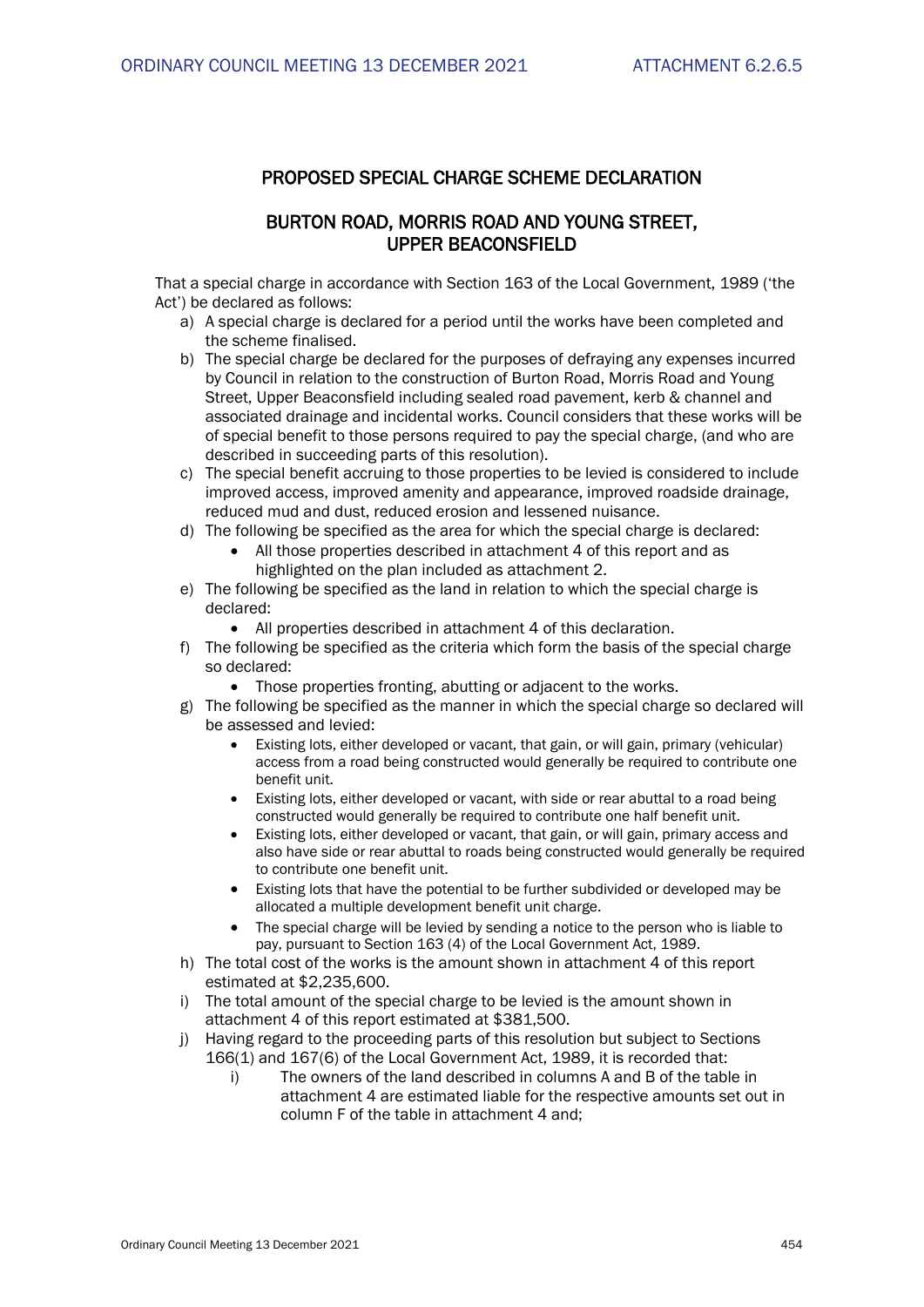- ii) Such owners may, subject to any further resolution of Council pay the special charge in the following manner:
	- a. The charge will become due and payable within one month of the issue of the notice requesting payment pursuant to Section 167(3) of the Local Government Act, 1989.
	- b. The charge may be paid by:
		- Lump sum within one month of the issue of the notice without incurring interest, or
		- Quarterly instalments of principal and interest over a period of up to seven years.
	- c. Interest will not be charged for three months after the issue of the notice provided the person liable makes timely payment in accordance with the payment arrangements that may be agreed on by Council.
	- d. In accordance with Sections 167(6)(b) and 172 of the Act, the rate of interest which is payable on instalments is set at the 180 day bank bill rate as published in the Australian Financial Review plus one percent and reviewed every three months, (provided that it will not exceed the rate fixed by the Governor in Council by order of the purposes of Section 172(2A) in which case the rate of interest shall be the maximum rate fixed by the Governor in Council by order for the purposes of this section).
- k) There are no incentives for prompt payment, rebates or concessions associated with this special charge.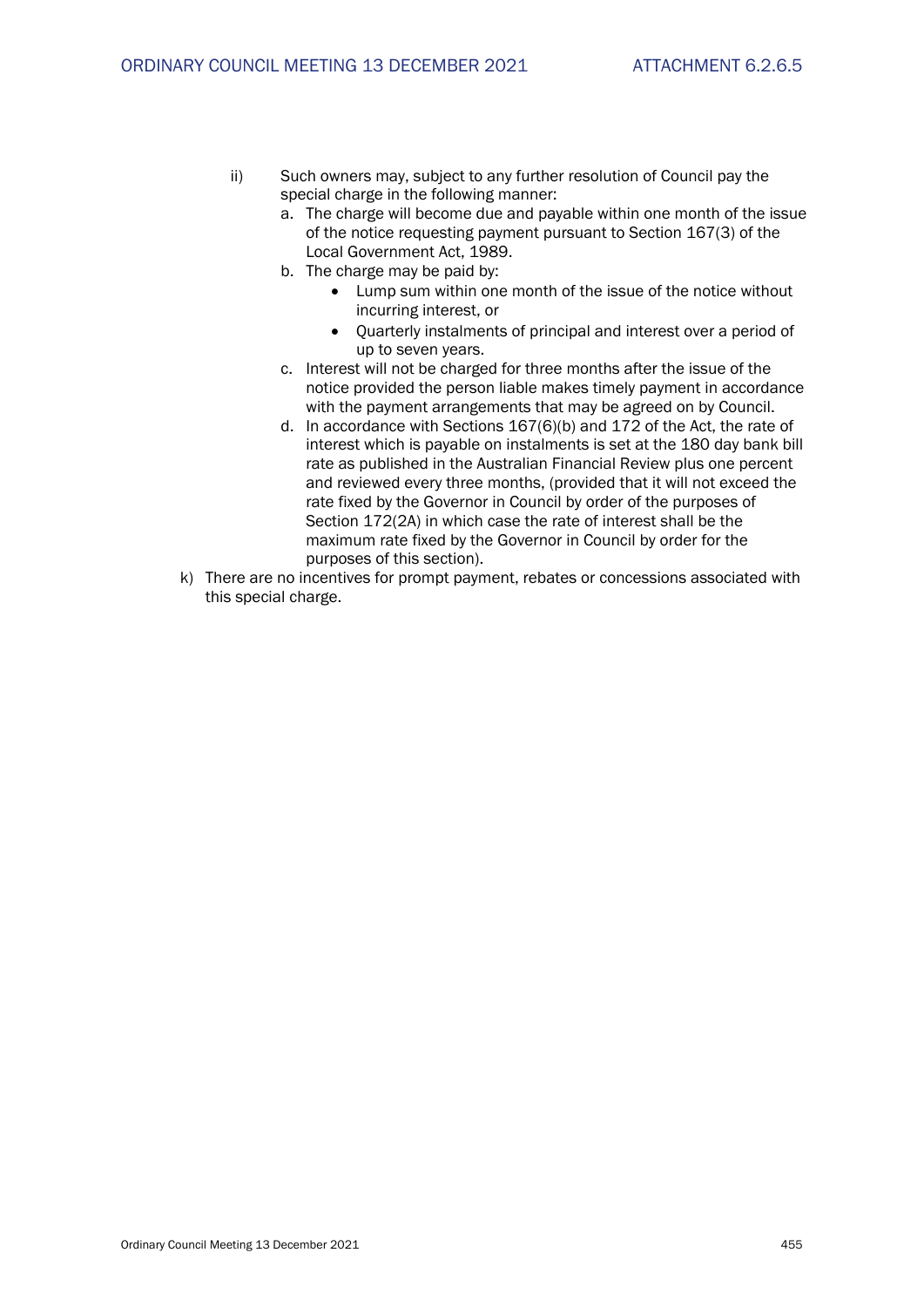## **SPECIAL CHARGE SCHEME PUBLIC NOTICE**

## **Cardinia Shire Council**

## **Notice of Intention to levy a special charge to part fund the construction of Burton Road, Morris Road and Young Street, Upper Beaconsfield**

Notice is hereby given that Cardinia Shire Council (the Council) intends to consider a resolution at its 21 March, 2022 meeting, (or subsequent Council meeting if necessary), to declare a special charge to partially fund the construction of Burton Road, Morris Road and Young Street, Upper Beaconsfield. The works will include a sealed road pavement, kerb and channel and associated drainage and incidental works.

The proposed special charge affects properties that are considered to receive a special benefit from the proposed works. Affected property owners are those fronting, abutting or adjacent to the works.

In accordance with Section 163 of the Local Government Act, 1989, a copy of the proposed declaration and details of the proposed scheme, (including plans and apportionments), may be inspected at Council's Civic Centre, 20 Siding Avenue, Officer during office hours for at least 28 days from the date of this notice.

The estimated cost of the works is \$2,235,600.

The total amount of the special charge proposed to be levied by Council is \$381,500.

The proposed declaration distributes the charges between property owners based on benefit units, with a fixed charge of \$7,000 per benefit unit.

Payment may be made by lump sum or by quarterly instalments over a period of 7 years. The notice requesting payment is intended to be forwarded 6 months after the works reach practical completion.

The scheme will remain in force until all payments have been completed and the scheme finalised.

### **Submissions**

A person may make a submission pursuant to Section 163A of the Act and it will be considered in accordance with Section 223 of the Act. A person may also request to be heard in support of their written submission by making that request in writing.

Pursuant to Section 163B of the Act, a person required to pay the special charge levied by the proposed declaration may also object in writing regarding Council making the proposed declaration.

Submissions and objections must be lodged in writing within 28 days of the publication of this notice and be addressed to the General Manager Infrastructure and Environment, Cardinia Shire Council, PO Box 7, Pakenham 3810.